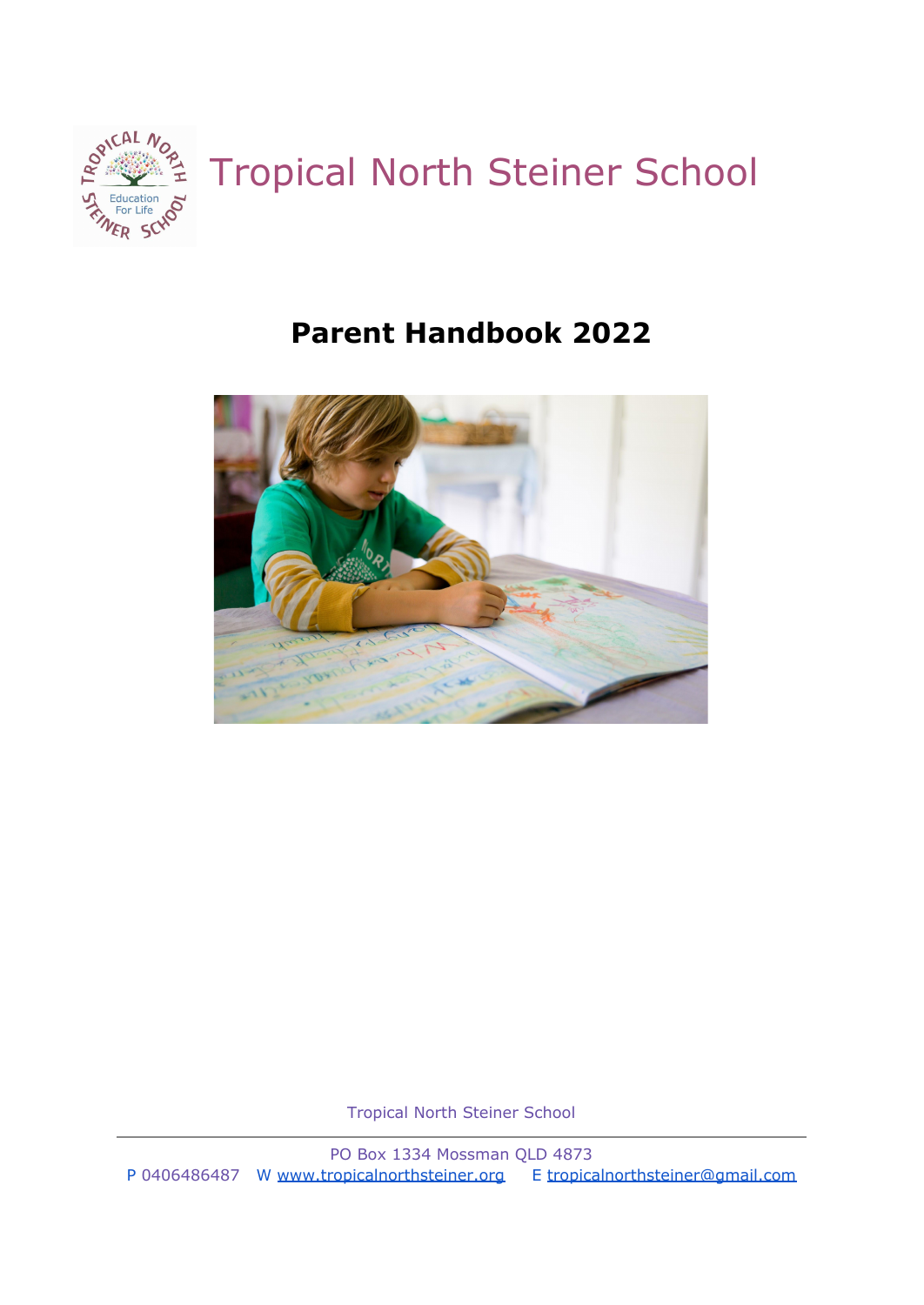# **Contents**

| Tropical North Steiner School                   |    |  |
|-------------------------------------------------|----|--|
| Mission                                         |    |  |
| Vision                                          |    |  |
| Values                                          |    |  |
| <b>School Structure &amp; Organisation</b>      |    |  |
| <b>Primary School</b>                           |    |  |
| Arrival                                         |    |  |
| Departure                                       | 9  |  |
| Contact with Teacher                            | 9  |  |
| Attendance                                      | 9  |  |
| <b>Music Lessons</b>                            | 10 |  |
| <b>Special Events</b>                           | 10 |  |
| Communication                                   | 10 |  |
| Positive Behaviour Support                      | 11 |  |
| Peaceful Sleep                                  |    |  |
| Home Toys                                       |    |  |
| <b>Screen Time</b>                              |    |  |
| Food                                            | 12 |  |
| Teacher and Student Responsibilities            |    |  |
| Rights                                          |    |  |
| Responsibilities                                |    |  |
| When Behaviour is Inappropriate / Uncooperative |    |  |
| Dress Code                                      | 14 |  |
| <b>Clothing Colours</b>                         | 14 |  |
| <b>Spare Clothes</b>                            | 14 |  |
| <b>Shoes</b>                                    | 15 |  |
| <b>Hats</b>                                     | 15 |  |
| Hair and Accessories                            | 15 |  |
|                                                 |    |  |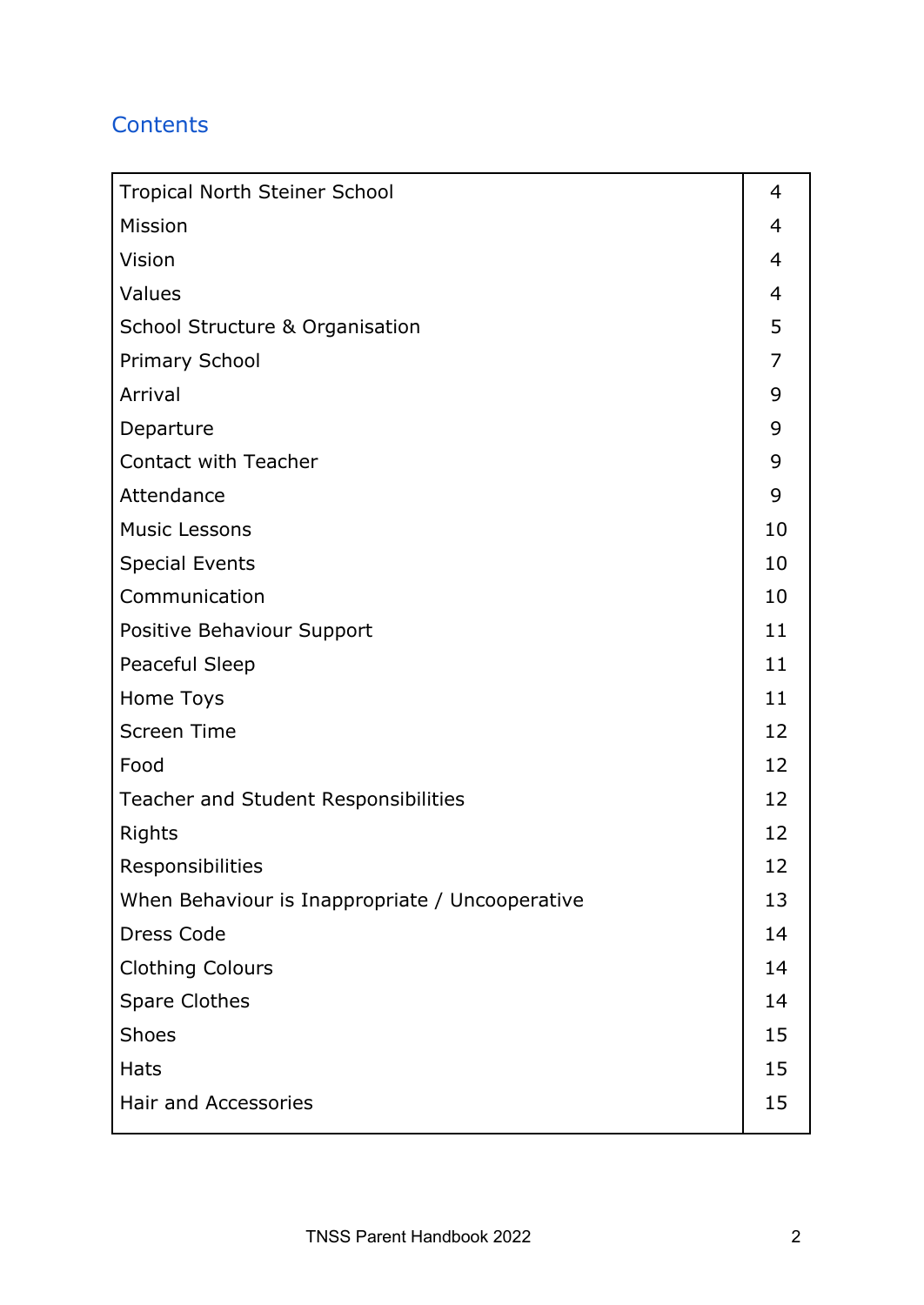| Lost Property                                             | 15 |
|-----------------------------------------------------------|----|
|                                                           |    |
| Sunscreen                                                 |    |
| <b>Insect Repellent</b>                                   |    |
| Injury or Illness                                         |    |
| <b>First Aid</b>                                          | 15 |
| <b>Administering Medications</b>                          | 16 |
| Notifiable Illnesses                                      | 16 |
| Immunisation                                              | 17 |
| Severe Allergy                                            | 17 |
| <b>Emergency Contact Details</b>                          |    |
| Collaborative Home-School Relationships                   |    |
| Parent Information Evenings and Parent/Teacher Interviews |    |
| <b>Student Reports</b>                                    | 19 |
| Parents & Friends                                         | 19 |
| Parent Helpers & Class Volunteers                         | 20 |
| Donations                                                 | 20 |
| <b>School Policies &amp; Procedures</b>                   | 21 |
| Parent Code of Conduct                                    | 21 |
| Privacy                                                   | 21 |
| <b>School Fees</b>                                        | 22 |
| Parking                                                   | 22 |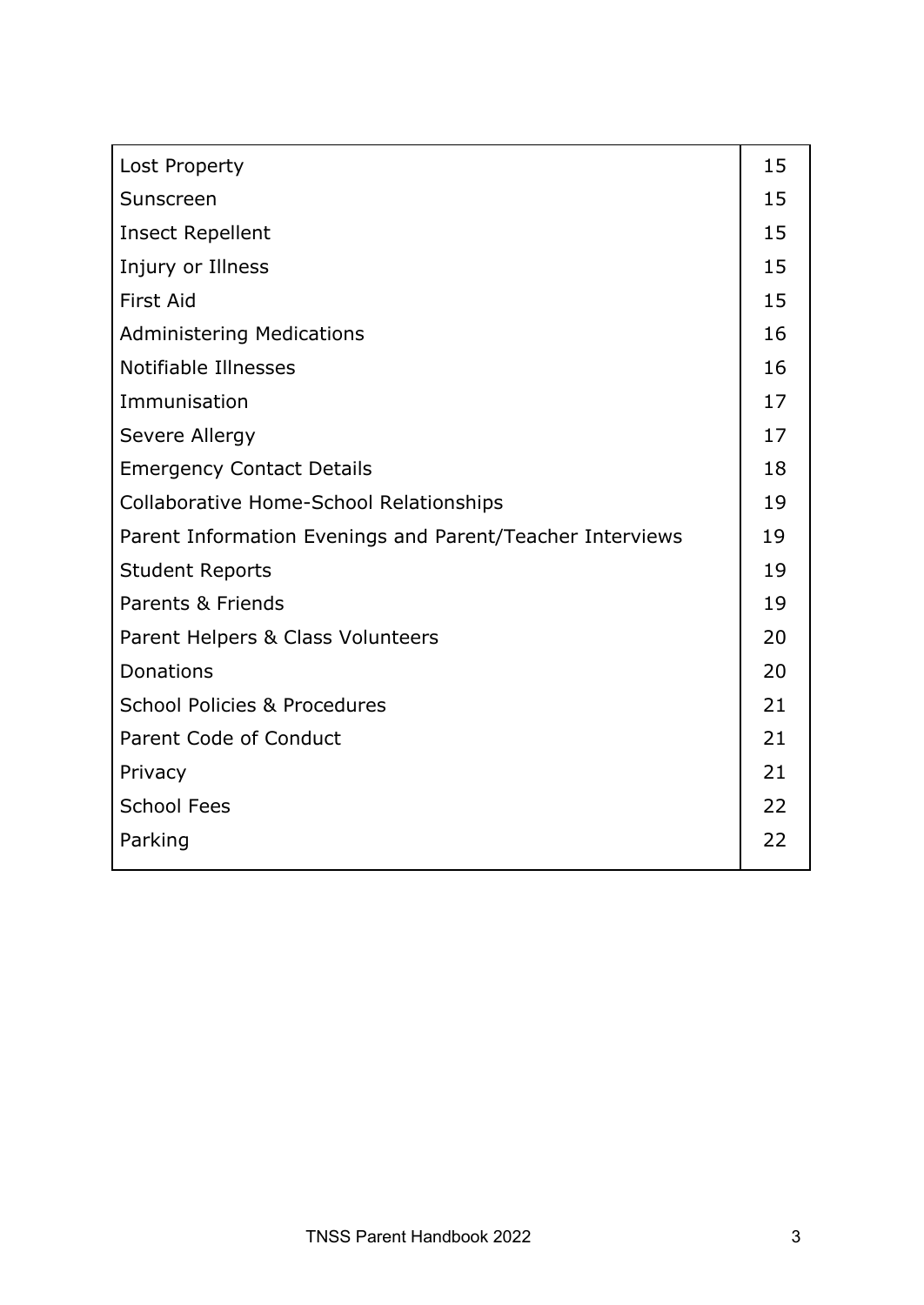#### **Mission**

Tropical North Steiner School offers a holistic educational approach, which balances academic, artistic and practical learning experiences informed by the principles of Anthroposophy set forth by Rudolf Steiner and adapted for a changing world.

\_\_\_\_\_\_\_\_\_\_\_\_\_\_\_\_\_\_\_\_\_\_\_\_\_\_\_\_\_\_\_\_\_\_\_\_\_\_\_

#### **Vision**

Tropical North Steiner School's Vision is to educate and develop the whole child - head, heart and hands. By offering a curriculum responsive to the developmental phases in childhood, a positive foundation for a purposeful and productive adulthood is cultivated.

#### **Values**

Tropical North Steiner School offers a co-educational,

non-denominational, meaningful and holistic schooling experience. The spiritual nature of each individual is supported, and this guides the way in which education is offered; respect, joy, moral strength, trust and honesty are held at the centre of all learning. The uniqueness of each child is nourished so that they may find their own meaning and purpose in their

work and play, their individuality and community, their inner reflection and outer expression. The physical space is revered for its beauty and is held carefully to reflect goodness, peace and cooperation.

Integral to the philosophy of Steiner Education, the teacher meets each child at the physical, intellectual, emotional and spiritual levels. They do so by being guided by the different developmental stages and needs of childhood offered by Rudolf Steiner.

Tropical North Steiner School is committed to providing an environment of true equity free from discrimination based on language, sexual orientation, gender, culture, ethnicity, religion, health or disability, socioeconomic background and geographic location. The uniqueness of everyone within and around the community is honoured and TNSS seeks to reflect the diversity of society within the school. Community partnerships and building on local knowledge is core to TNSS as the school strives to embrace and build a community that values ethical, sustainable and joyful living and learning.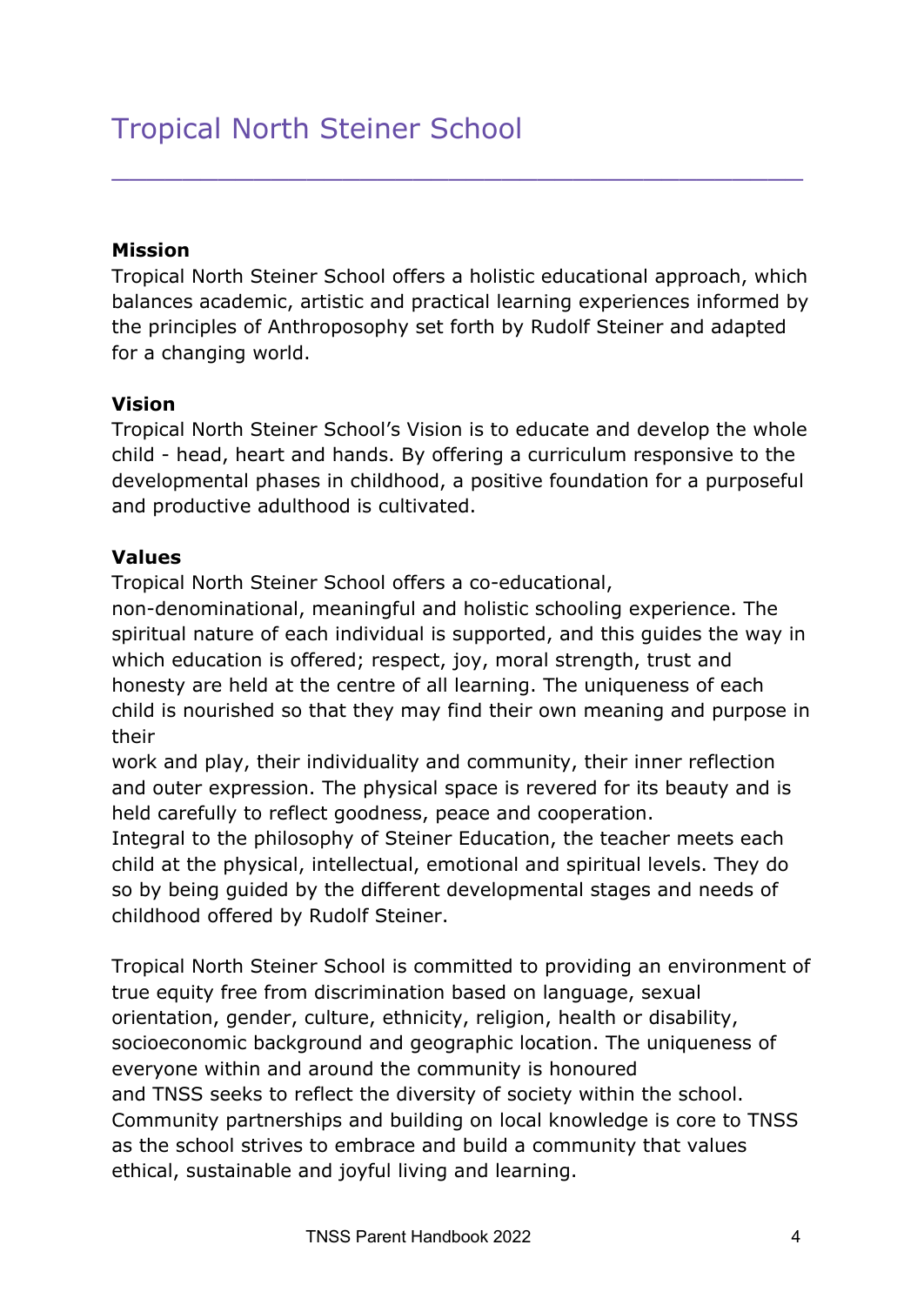## **School Structure & Organisation**

The Tropical North Steiner School Association Inc. (the Association) is the not- for-profit Incorporated Association which established the Tropical North Steiner School in 2017.

Membership of the Association is granted on a needs basis determined by the skills matrix required for effective Board Director succession and key stakeholder representation. Application forms and constitution are available by contacting the Board Secretary. All applications are submitted to the Association Board for consideration at the next meeting.

The Annual General Meeting of the Association is held in the first half of each year. Members of the Association can nominate for positions on the Board as applicable. Members with appropriate skills, related experiences or a particular interest in assisting the growth and stability of the School are encouraged to contact the Board Secretary directly.

Tropical North Steiner School is a member of Independent Schools Queensland (ISQ) and maintains a membership with Steiner Education Australia (SEA), which ensures the integrity of Steiner Education. Close working relationships with other member Steiner Schools are fostered to promote access to all available expertise, mentoring and collaborative curriculum planning.

## **The Board**

School governance is undertaken by the elected Management Committee (the Board). The Board is responsible for overseeing the effective running of the Association, including legal, strategic, financial and management matters, and for ensuring that the school meets all its statutory and regulatory compliance requirements. The Board of Directors meet on a bi-monthly-monthly basis and is currently comprised of:

- Board Chair Julie Verri
- Secretary Airlie Ernst
- Treasurer Jim Andrianopoulos

## **School Facilitator**

The School Facilitator is responsible for the management and operations of the school. Working closely with the Board, teachers, staff and parents to facilitate the continued growth and development of a sustainable independent school based on educational philosophies of Rudolf Steiner, the School Facilitator oversees, enacts and implements the Strategic Plan, School Improvement Plan and works with teachers to develop and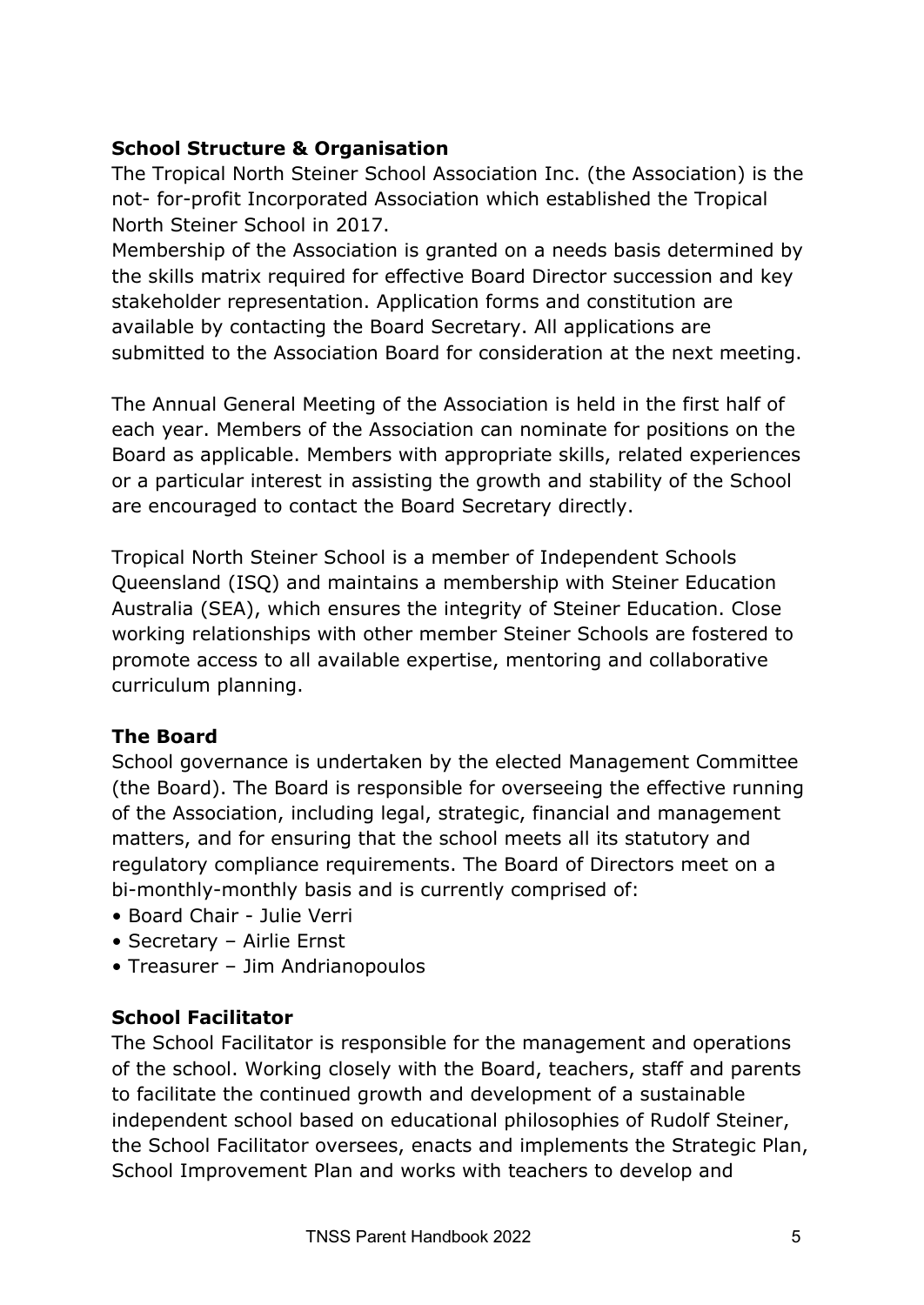resource a curriculum underpinned by Steiner's indications and meeting state and national requirements.

## **Education Manager**

The Education Manager is responsible for all matters related to the teaching and learning of their own individual class and; for educational leadership and curriculum implementation in accordance with the state and national requirements. The Education Manager is the initial contact person for matters relating to education that cannot first be resolved with Teaching staff and is the first point of contact in the absence of a School Facilitator.

## **Teaching Staff**

Teaching Staff are responsible for all matters related to the teaching and learning of their own individual class, ensuring a high standard of professionalism and an effective development, delivery and assessment of curriculum. Class Teachers are the first point of contact for parents for matters related to their child's education.

## **The College of Teachers**

'College of Teachers' refers to the way that TNSS staff work together through regular collaborative meetings regarding educational matters. For the purpose of providing advice/sharing insights on educational matters and to facilitate conversations between staff members to deepen the understanding of the way anthroposophy informs teaching within a specific school setting.

## **School Hours**

Primary School: 8.30am - 2.30pm Monday to Friday Teacher hours: 8.00am - 3.00pm Monday to Friday

## **Administration**

Administration processes are predominantly conducted by the School Facilitator and on-site meetings at Tropical North Steiner School are by appointment only. Please contact 0406486487 or send an email and you will be responded to as soon as possible. Tropicalnorthsteiner@gmail.com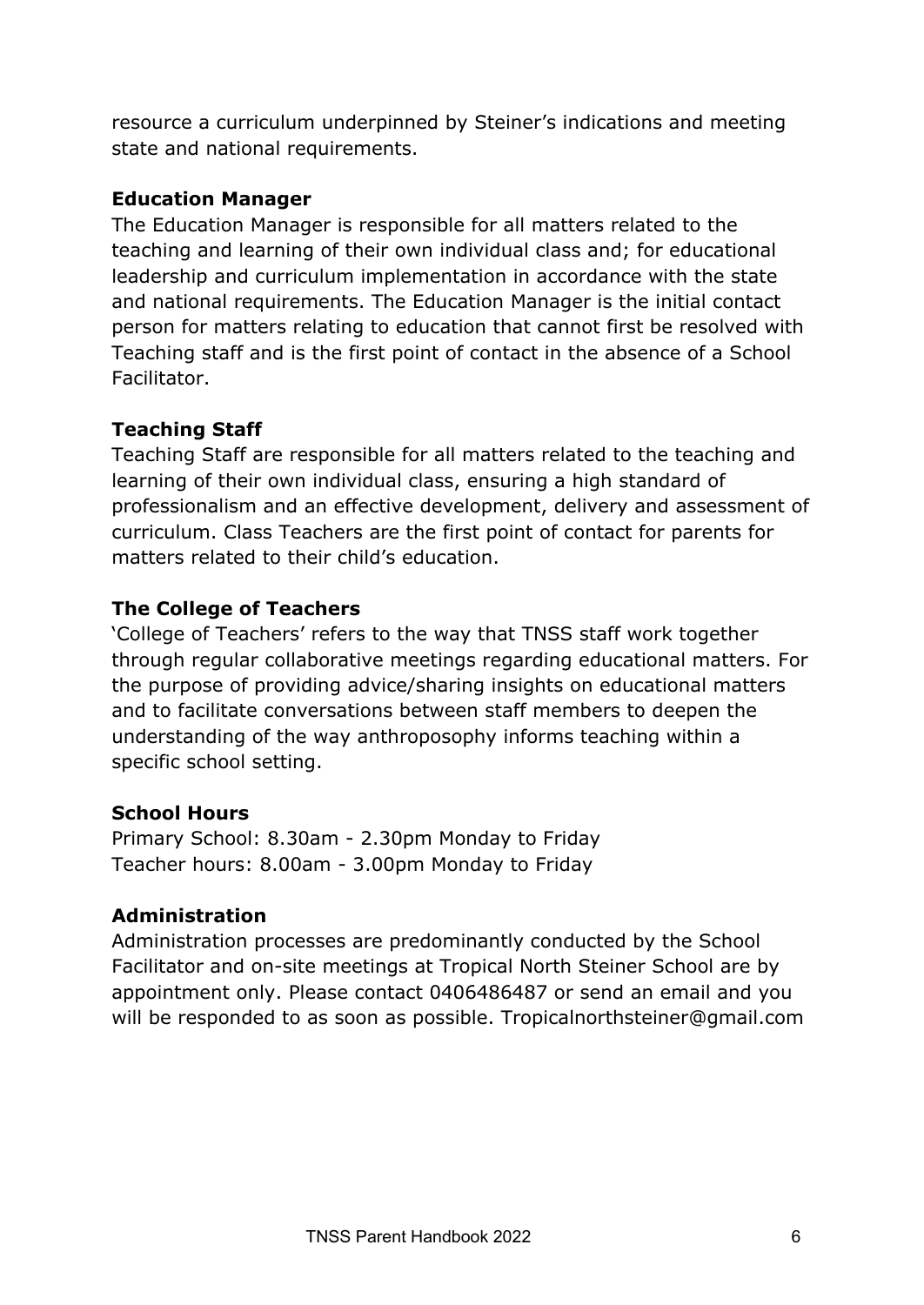# **Your Child at School**

## **Primary School**

During the foundation years of a Steiner School, multi-aged classes are a reality. Children naturally learn from each other in mixed-age settings and there are many benefits to be gained from younger and older children working together in harmony. Learning outcomes and activities are differentiated to meet each child's stage of development.

**\_\_\_\_\_\_\_\_\_\_\_\_\_\_\_\_\_\_\_\_\_\_\_\_\_\_\_\_\_\_\_\_\_\_\_**

## **Prep/Class 1 Composite**

Prep students will have a partly separated morning rhythm and some designated spaces that allow for creative play and imitation, which are the focus for this age group. Prep and Class 1 students are involved in cooking, gardening, bushwalking, beeswax modelling, handcrafts, music and age appropriate movement and sport within the mixed age setting. Class 1 students commence Main Lesson work and recorder.

|                    | <b>Preps</b>                                                                                              | <b>Class 1</b>                                                                                               |
|--------------------|-----------------------------------------------------------------------------------------------------------|--------------------------------------------------------------------------------------------------------------|
| 8:30am             | Whole school Morning Circle                                                                               | Whole school Morning Circle                                                                                  |
| 8:45am             | Prep specific Morning Circle                                                                              | Class 1 specific Morning Circle                                                                              |
| 9:00am             | Fruit chopping and sharing                                                                                | Class 1 recorder/singing                                                                                     |
| 9:15am             | Story followed by drawing /<br>watercolour painting/ creative play                                        | Story followed by Main Lesson Book<br>work                                                                   |
| 10:30am            | Morning Tea                                                                                               | Morning Tea                                                                                                  |
| 11:15am            | <b>Buddy Reading Time</b>                                                                                 | <b>Buddy Reading Time</b>                                                                                    |
| 11:30am            | Beeswax modelling, watercolour<br>painting, bushwalking, baking,<br>handcrafts, sport, excursion, singing | Beeswax modelling, watercolour<br>painting, bushwalking, baking,<br>handcrafts, sport, excursion,<br>singing |
| 12:30pm            | Lunch Time                                                                                                | Lunch Time                                                                                                   |
| 1:15 <sub>pm</sub> | <b>Rest Time</b>                                                                                          | <b>Story Time</b>                                                                                            |
| 1:40 <sub>pm</sub> | Cooking, gardening, hand crafts,<br>sports                                                                | Cooking, gardening, hand crafts,<br>sports                                                                   |
| 2:30 <sub>pm</sub> | Home Time                                                                                                 | Home Time                                                                                                    |

#### **Daily Rhythm for Prep/Class 1** (Please note this may be subject to change)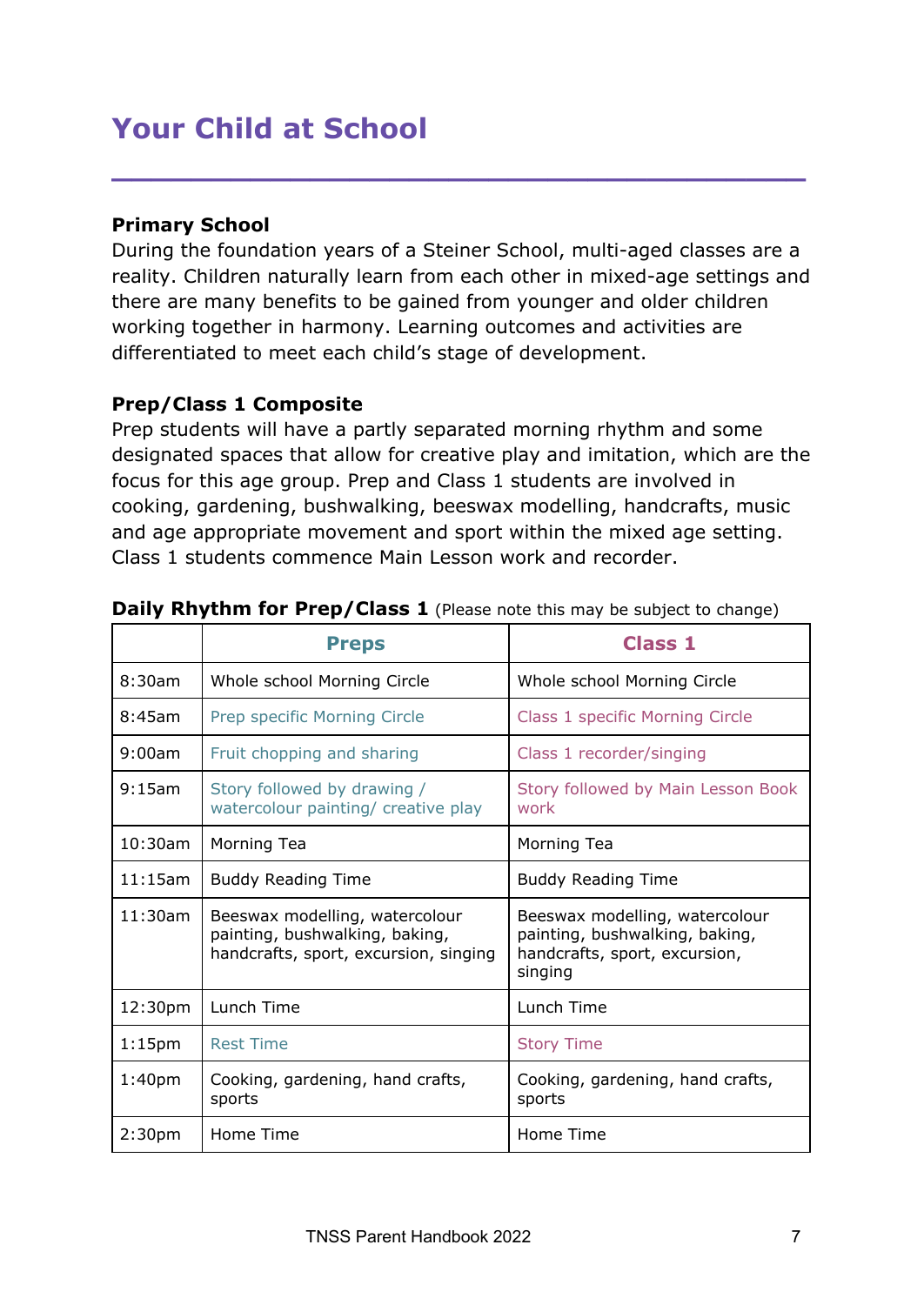|                    | Class $2/3$                                                                                                                          |  |
|--------------------|--------------------------------------------------------------------------------------------------------------------------------------|--|
| 8:30am             | Whole school Morning Circle                                                                                                          |  |
| 8:45am             | Class 2/3 Morning Circle - recorder and singing                                                                                      |  |
| 9:00am             | <b>Fruit Break</b>                                                                                                                   |  |
| 9:10am             | Main lesson                                                                                                                          |  |
| $10:30$ am         | <b>Morning Tea</b>                                                                                                                   |  |
| 11:15am            | <b>Buddy Reading Time</b>                                                                                                            |  |
| 11:30am            | Literacy/Numeracy practice<br>Beeswax modelling, watercolour painting, bushwalking, baking,<br>handcrafts, sport, excursion, singing |  |
| 12:30pm            | <b>Lunch Time</b>                                                                                                                    |  |
| 1:15 <sub>pm</sub> | Modelled reading/rest                                                                                                                |  |
| 1:30 <sub>pm</sub> | Cooking, gardening, hand crafts, sports - whole school                                                                               |  |
| 2:30 <sub>pm</sub> | Home Time                                                                                                                            |  |

## **Daily Rhythm for Class 2/3** (Please note this may be subject to change)

# **Daily Rhythm for Class 4/5** (Please note this may be subject to change)

|                    | Class 4/5                                                                                                                            |
|--------------------|--------------------------------------------------------------------------------------------------------------------------------------|
| 8:30am             | Whole school Morning Circle                                                                                                          |
| 8:45am             | Class 4/5 Morning Circle- recorder and singing                                                                                       |
| 8:55am             | <b>Fruit Break</b>                                                                                                                   |
| 9:00am             | Main Lesson                                                                                                                          |
| 10:30am            | <b>Morning Tea</b>                                                                                                                   |
| 11:15am            | <b>Buddy Reading Time</b>                                                                                                            |
| 11:30am            | Literacy/Numeracy practice<br>Beeswax modelling, watercolour painting, bushwalking, baking,<br>handcrafts, sport, excursion, singing |
| 12:30pm            | Lunch Time                                                                                                                           |
| 1:15 <sub>pm</sub> | Modelled reading/rest                                                                                                                |
| 1:30 <sub>pm</sub> | Cooking, gardening, hand crafts, sports - whole school                                                                               |
| 2:30 <sub>pm</sub> | Home Time                                                                                                                            |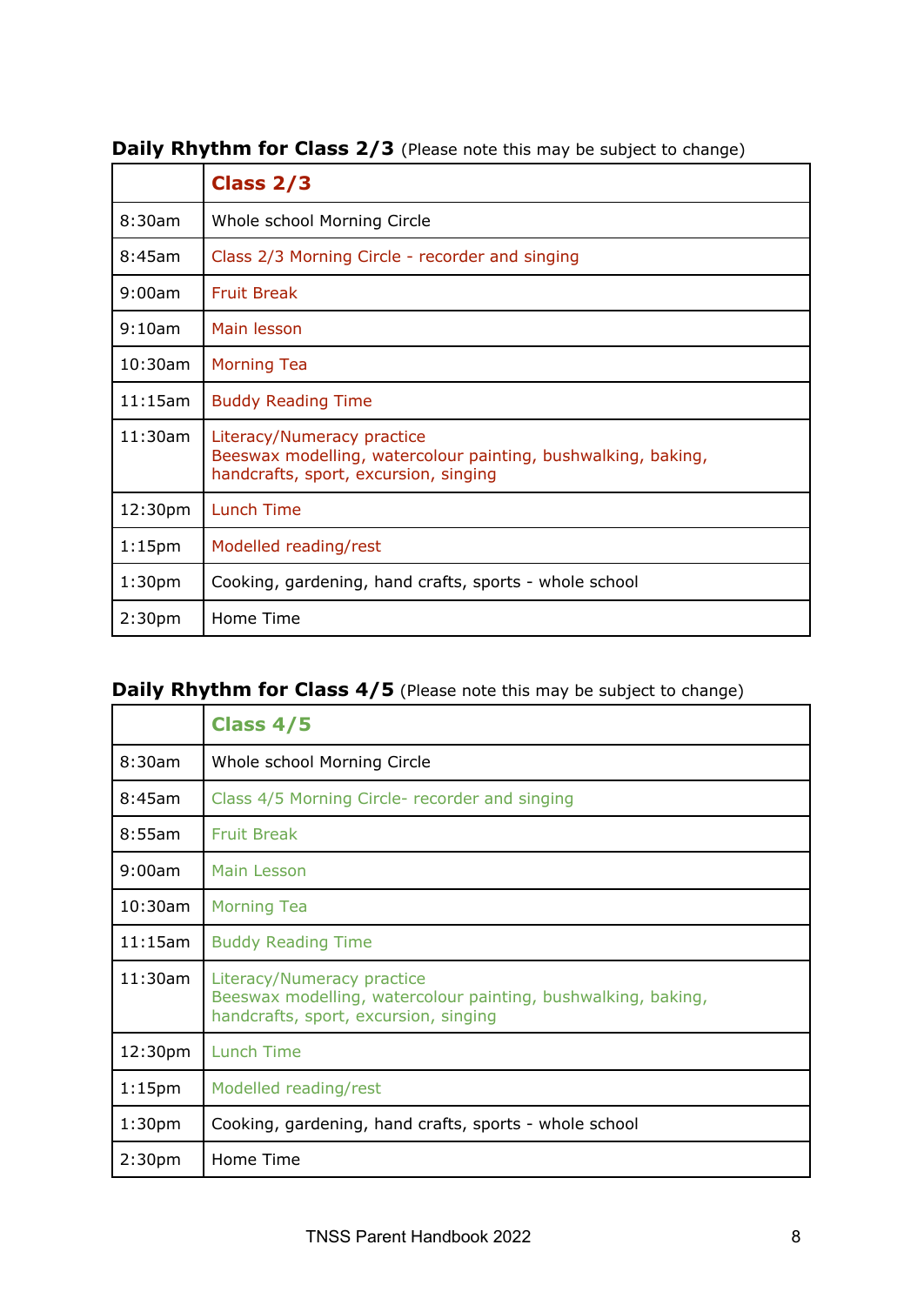## **Arrival**

Teaching staff are on the premises by 8.00am. Children are admitted no earlier than 8.15am and staff supervision will be provided from 8.15am. **Please always ensure you are greeted by a staff member before leaving your child or entering the school grounds.**

School begins promptly at 8.30am and it is essential that your child be at school by 8.30am for the start of their lesson. Late arrivals interrupt the flow of the joyful and reverent morning activities for both the child who has missed something, and for the class and their teacher. Students who arrive at school after 8.30am will need to be assisted quietly into the class by the teacher, please note this is not the time for discussions with the teacher.

## **Departure**

It is expected that children will be collected promptly at 2.30pm from the playground, except in the case of wet weather. Supervision is provided until 2:45pm and teachers are available to speak with until that time. Please inform the class teacher or administration in writing if you have arranged for someone else to pick up your child, particularly if the class teacher does not know that person.

#### **Contact with Teacher**

Please consider that the period prior to commencement of school each day is a time when staff are carefully preparing to start their day with the children. For matters requiring discussion, please contact administration to make an appointment time with the appropriate staff member. You may also contact the relevant Class Teacher directly. Staff will always endeavour to respond in a timely manner during term-time.

#### **Attendance**

The curriculum aims to bring continuity and rhythm to lessons from day to day and from week to week. Within Steiner Education, subjects are taught in blocks of 2-4 weeks, with each day building upon the previous. Therefore, it is considered a priority that parents are committed to their child's daily attendance, except in times of illness. If a child is absent from school for any reason, it is important for the parent to notify the school of the absence by 8:30am. Absences can be phoned in or emailed through to the office before the commencement of school. The School is required to keep a record of all absences and any late arrivals or early departures. The School has an obligation to report this information to government departments as part of its funding compliance. It is therefore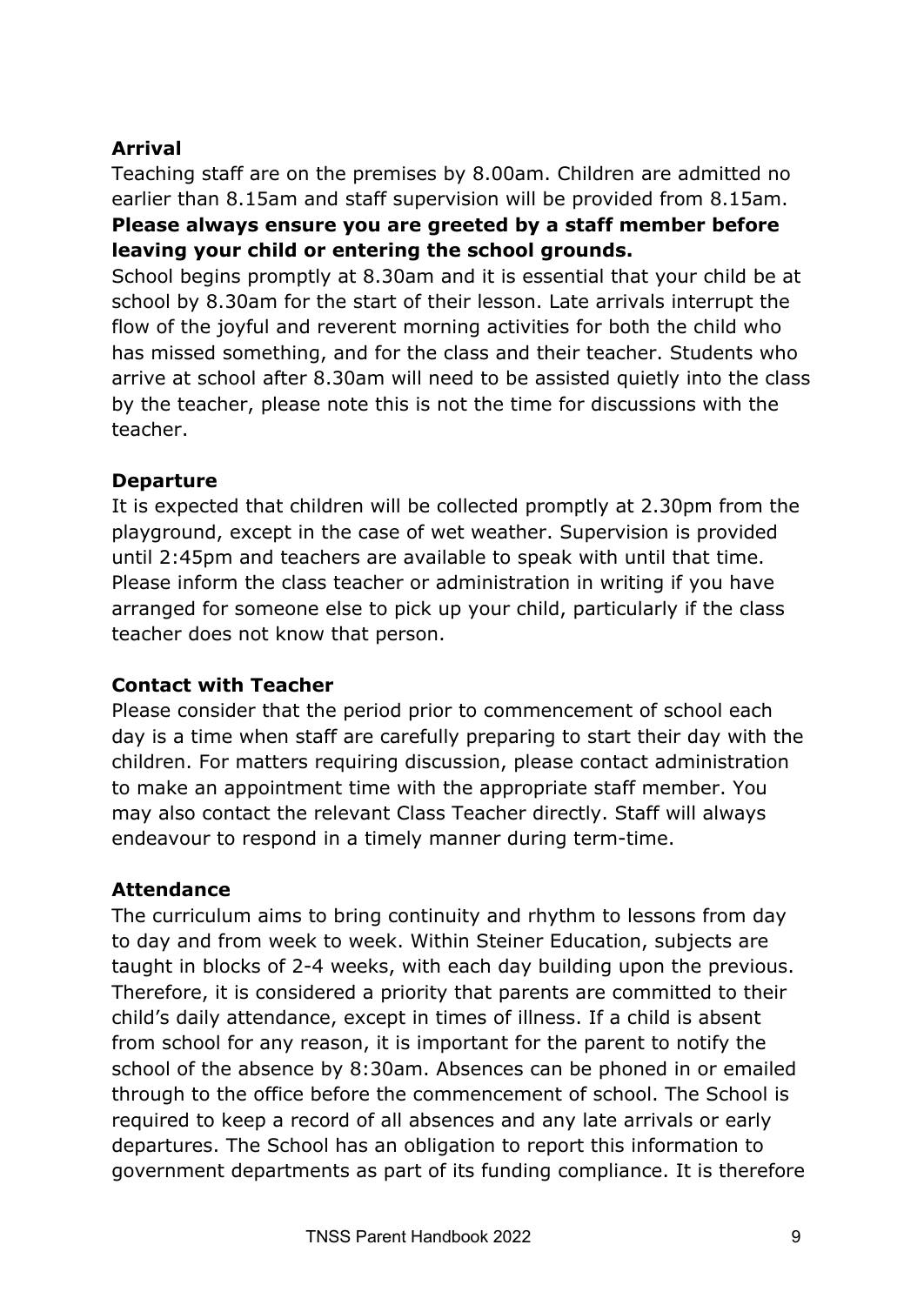important that parents inform the School otherwise the absence must be recorded as unauthorised. In the case of absences in excess of five days, a meeting may be arranged with the parents and teacher to discuss the situation.

#### **Music Lessons**

The educational program at TNSS is rich in music with daily singing and movement. The music program is in a formative stage and is growing, with instruments learned throughout the school including recorder commencing in Class 1 and violin commencing in Class 3. Violin lessons form part of the curriculum for Class 3 students and are funded by the school during that year.

## **Excursions**

Activities and experiences away from school enrich and enhance a child's knowledge and understanding of the world and provide opportunities for social and communal growth and learning. Local excursions are short excursions conducted throughout the year that involve walking students beyond the boundaries of the school grounds. In the interest of reducing the level of correspondence on this matter a blanket consent form is sent home at the beginning of the year requesting permission for your child to take part. From time to time, day excursions are organised to support the curriculum content. All students are required to return a consent form signed by parent/guardian before any school excursion or outing.

## **Special Events**

End of term events, the annual Spring Fair, festivals, information sessions, workshops and the AGM are held during the year. Dates and further details of other events are provided in the school newsletter and parent email notices.

#### **Communication**

Regular communication is essential for maintaining positive and effective relationships between the school and parents. The school may use a number of means to communicate with the parent body including email, regular newsletters, parent/teacher meetings, and the AGM of the Association. The school newsletter is distributed three to four times per term. Please advise administration of your best contact email as this is a major way in which important information is disseminated. Newsletters contain information for parents from the Management, Class Teachers, School Board and other members of the school community. The school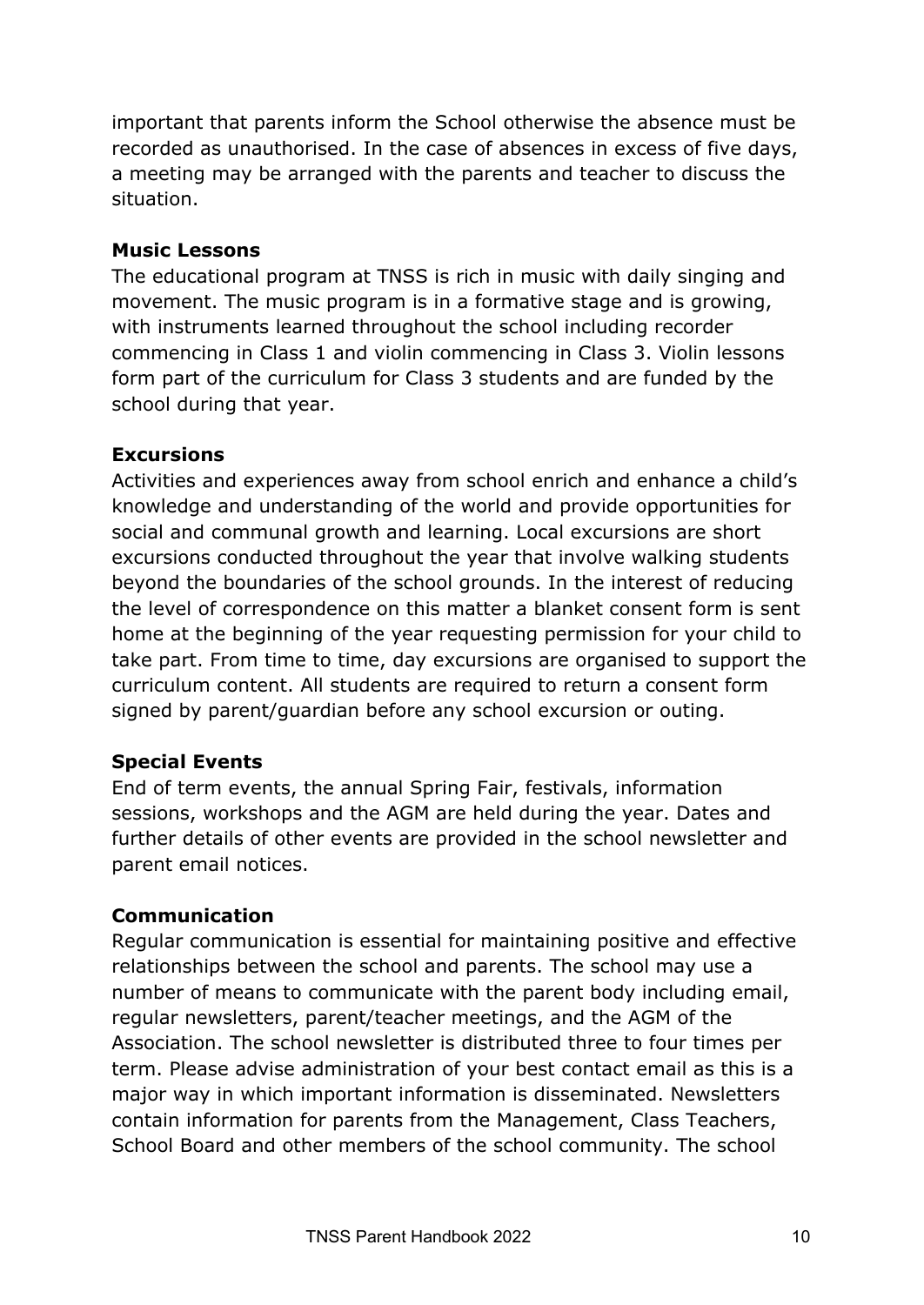also maintains a website and Facebook page, it is recommended to check these methods of communication for updates.

## **Positive Behaviour Support**

Understanding of the human being is deepened through the understanding of the child and the study of Anthroposophy as elaborated by Rudolf Steiner. Tropical North Steiner School staff work with the individuality of each child, with its soul attributes of thinking, feeling and willing/doing, so that it will unfold harmoniously. While maintaining respect for the child's inner self, a meaningful structure is needed to deal with inappropriate behaviour. This will include fostering an appreciation of what is being expressed, by the child and what appropriate action needs to take place. With respect to the child's inherent self, the task of the educator is to recognise, protect and encourage it. Educators work to further each individual's inherent development; to remove hindrances to development, to challenge and stimulate, and to offer the resistance that it needs in order to grow independent and resilient.

Additional behaviour support may be sought where necessary through specialist support teachers or external referral services in consultation with parents and staff.

In Steiner Education, students of the same class spend most or all day together and as a result, they form intimate and very strong social relationships. These relationships, when healthy and trusting, are one of the great strengths of Steiner Education. Conversely, when there is an element in the class, which is persistently uncooperative, disruptive and/or abusive, the class becomes a very insecure environment for many of the students. The result can be a serious decline in learning with a significant effect on the healthy development of the class. Tropical North Steiner School staff will always endeavour to do their very best to support and integrate students who are having difficulties. Some of the following routines below can greatly assist or hamper a student's functioning in the classroom daily.

## **Peaceful Sleep**

It is recommended that parents provide their children with a routine that facilitates adequate sleep. Children who are sleep deprived tire quickly during work tasks, struggle to manage their emotions and can become disruptive. A regular early bedtime on school days supports the work in the classroom. Twelve hours of sleep is desirable for young children; reducing gradually to eight hours by adulthood.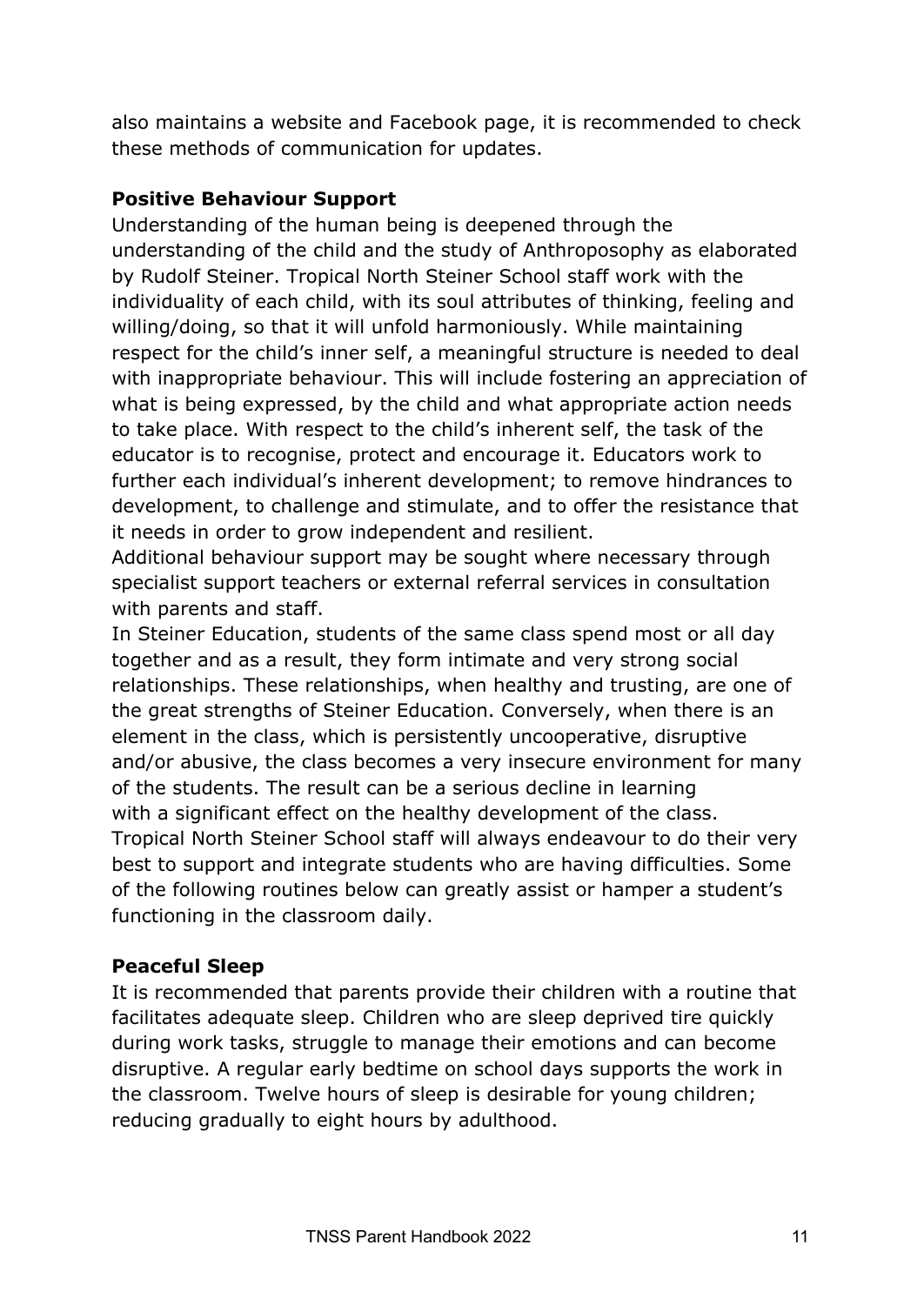## **Home Toys**

Please ensure that home toys stay at home. This ensures that special toys do not get broken and helps avoid issues around sharing or other children seeking the same products and/or brand name items. The school ethos discourages the promotion of consumerism and children are encouraged to play with simple toys made from natural materials to allow maximum creative input from the child in their play.

## **Screen Time**

Parents are encouraged to ensure that their children are not exposed to television, movies, computer or other electronic games before school or during the school week. Today's environment is often technologically focused and television, DVD, computer and electronic games can provide parents with a much-needed break, however much literature is available on the damaging impact of these forms of technology on young children. The negative influences of inappropriate exposure to mass media impacts not only on the exposed child, but seeps through the whole class and affects the tone of the children's play, attitudes and social interactions. Please speak with your child's teacher if you need to discuss this issue further or would like some reading on this topic.

## **Food**

It is essential as children learn and play that they are adequately nourished. There are no current canteen facilities available at the school and students are to bring nutritious, wholesome food for morning tea and lunch each day. Children have a short fruit break following Morning Circle each day. Please provide one serve of fresh fruit or vegetable in a separate container or paper bag for fruit break. Please ensure your child has a water bottle every day.

Not permitted: Packaged foods, refined sugars, hot liquids, juice, cordial, lollies, chewing gum, chocolates.

Some foods, such as nuts and eggs, are high allergy foods. Once a food allergy in a student is identified, a whole school approach will implement a contingency plan to omit that food item from the school ensuring a safe environment.

## **Teacher and Student Responsibilities**

Rights

- All students have the right to an educational environment in which a Steiner curriculum can be delivered.
- All students and teachers have a right to a safe and productive learning environment.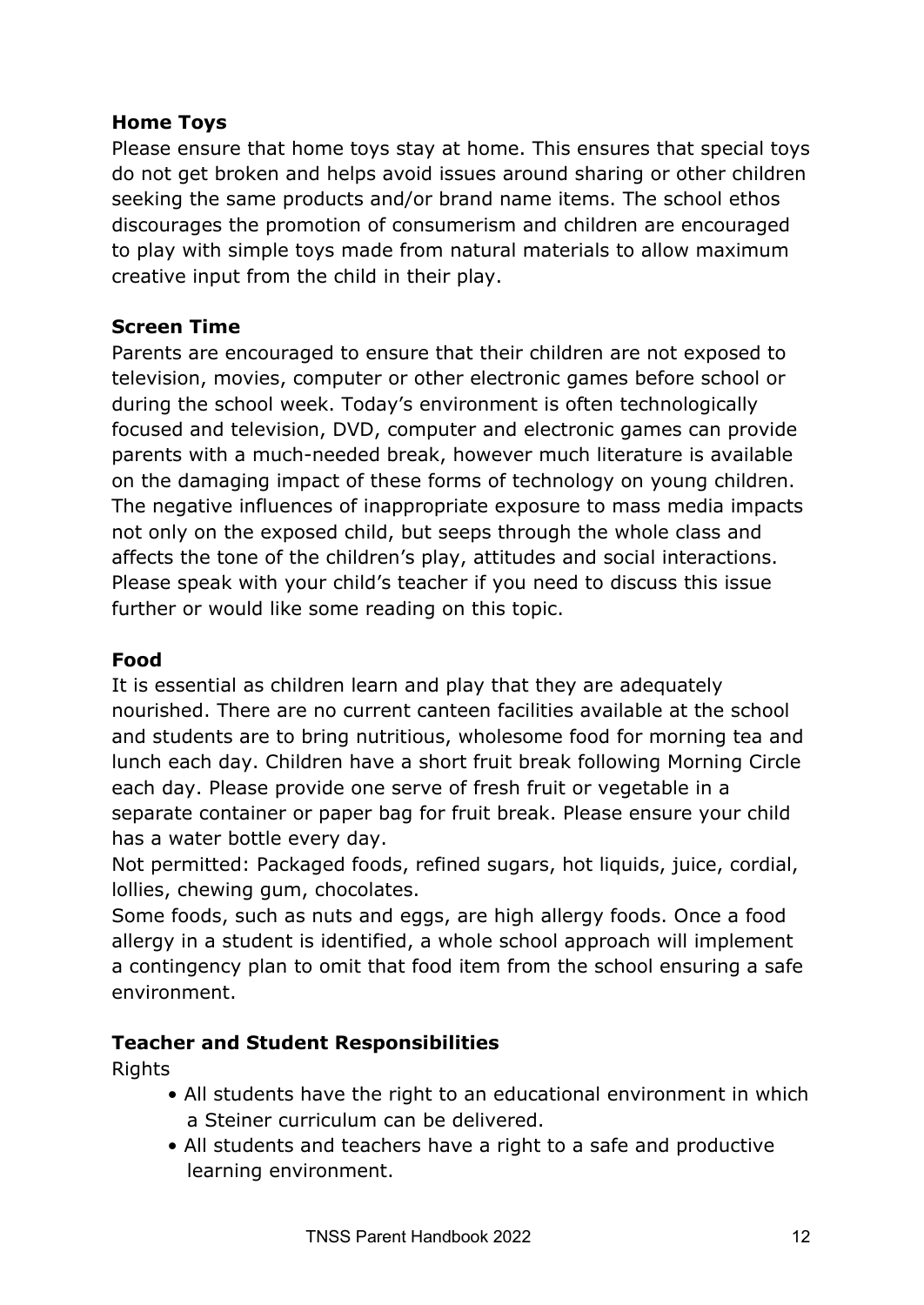Responsibilities

- Teachers and students have the responsibility to be adequately prepared for lessons, and to engage in them to the best of their ability.
- Students have the responsibility to support a productive learning process in lessons and not to undermine the lessons.
- Teachers and students have the responsibility of maintaining an emotionally and physically safe learning environment.
- Teachers and students have the responsibility to uphold the ethos of the school.
- This implies in the classroom:
	- o Care of rooms and environment
	- o Punctuality
	- o Following teachers' instructions promptly
	- o Respectful behaviour towards teachers and fellow students and equipment

## **When Behaviour is Inappropriate / Uncooperative**

If a student's behaviour is problematic, a variety of approaches may be taken depending on the behaviour. These approaches may involve meetings with teacher(s), contacting parents, and meetings between parents, student and teacher(s) aimed at addressing the behavioural problem in such a way that it changes. A contract may be entered into to help the student identify what and how their behaviour needs to change. Appropriate behaviour will be clearly identified, and the student will be expected to make changes to any inappropriate behaviour. In cases where behaviour issues continue, then suspension, exclusion or even expulsion from school may result.

**Restorative Practice** is enacted at Tropical North Steiner School in relation to student behaviour issues where a child is hurt by someone else's behaviour including bullying. It is a process designed to: repair relationships that have been damaged, bring about a sense of remorse from the offender, and to restore any wrongdoing. A staff member facilitates the process and at the foundational level, students involved are asked in front of one another: What happened? Who was hurt? How do we fix it? (Staff engage in more specific questioning processes with children in relation to their age and the context of the issue at hand). Active listening is paramount to the process; only one person speaks at a time, with no interjecting or correcting, and each person involved is provided the opportunity to speak and to listen to each story (there are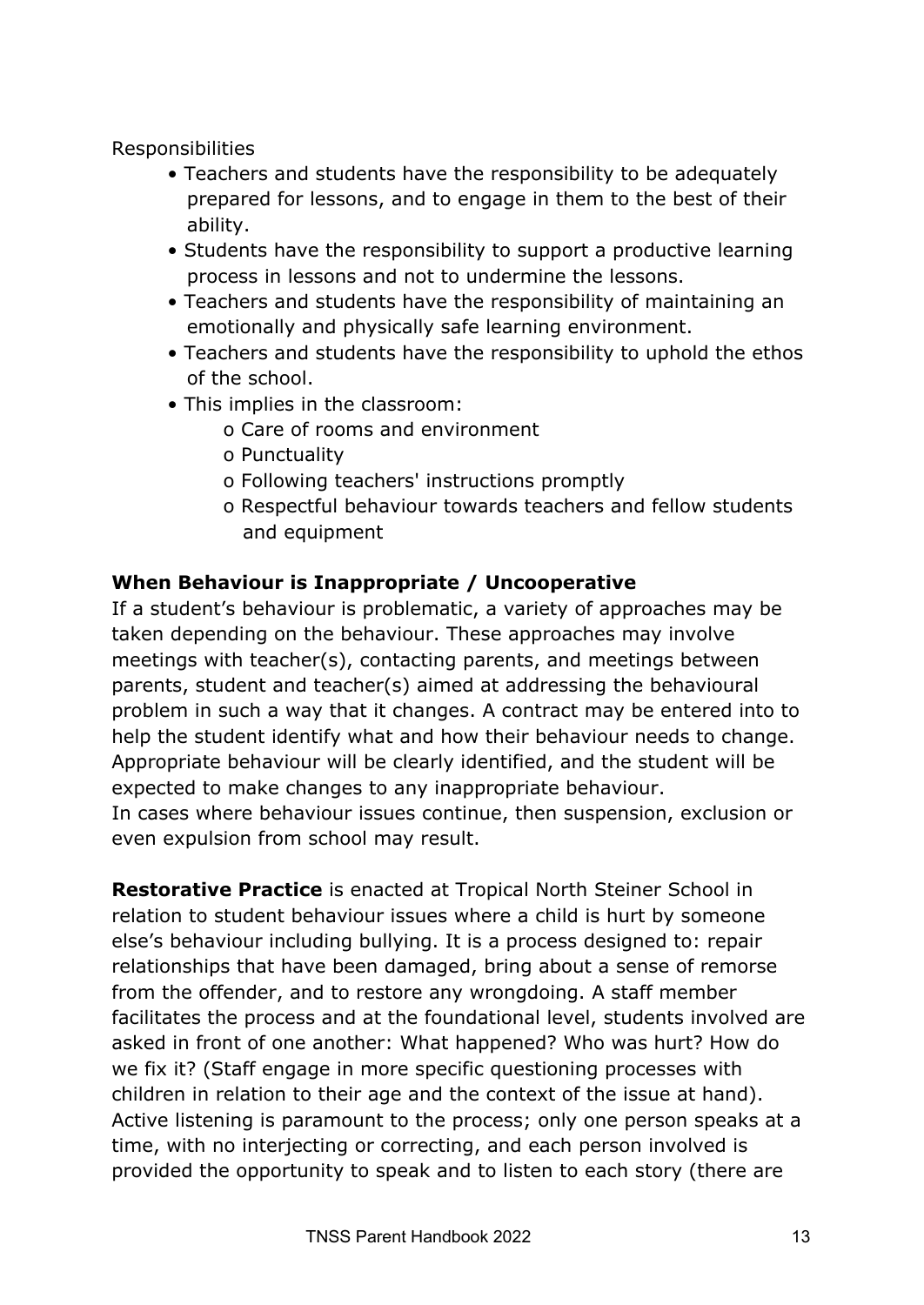always many different stories and perspectives). All involved must agree on the

resolution and the staff member facilitating ensures it is followed through. The ultimate aim is forgiveness, changes to behaviour and strengthened community relations.

# **Dress Code**

Clothing may be a distracting or counterproductive influence on a student's experience at school.Tropical North Steiner School chooses a school uniform of simplicity and functionality. In developing our dress standards, consideration has been given to:

- Queensland Health Sun Safe Policy
- Workplace Health & Safety considerations
- Suitability of clothing for a learning environment

It is the responsibility of all parents/guardians to ensure that their child adheres to the dress code outlined below. Please note that the dress code also applies during excursions. Children are encouraged to wear clothing and footwear appropriate to the season.

- Children's clothes are to be neat and clean.
- Plain material t-shirts and shorts/skirts/dresses (no images, writing, stripes, shapes)
- Natural fibres (e.g. cotton) are recommended for the children's comfort.
- Clothing worn to school must be safe, practical and appropriate for the range of activities students take part in during the school day (i.e. no short skirts or singlets).
- School clothing is designed to protect students from sunburn. T-shirts with sleeves that reach the elbows are recommended. Polo shirts with collars are also recommended.
- Torn, transparent or ragged clothing is not acceptable.
- Shoestring straps, halter neck or midriff baring or capped sleeve styles are not acceptable.

Parents will be contacted if a breach of dress code has occurred.

## **Clothing Colours**

We encourage PLAIN CLOTHING IN ANY COLOURS OF THE RAINBOW. The dress code stipulates NO BLACK clothes and/or fluorescent colours. NO pictures/commercialised images, writing or brand names are permitted.

## **Spare Clothes**

Please provide spare clothes for your child in case they are needed. Spare clothes should be kept in your child's school bag.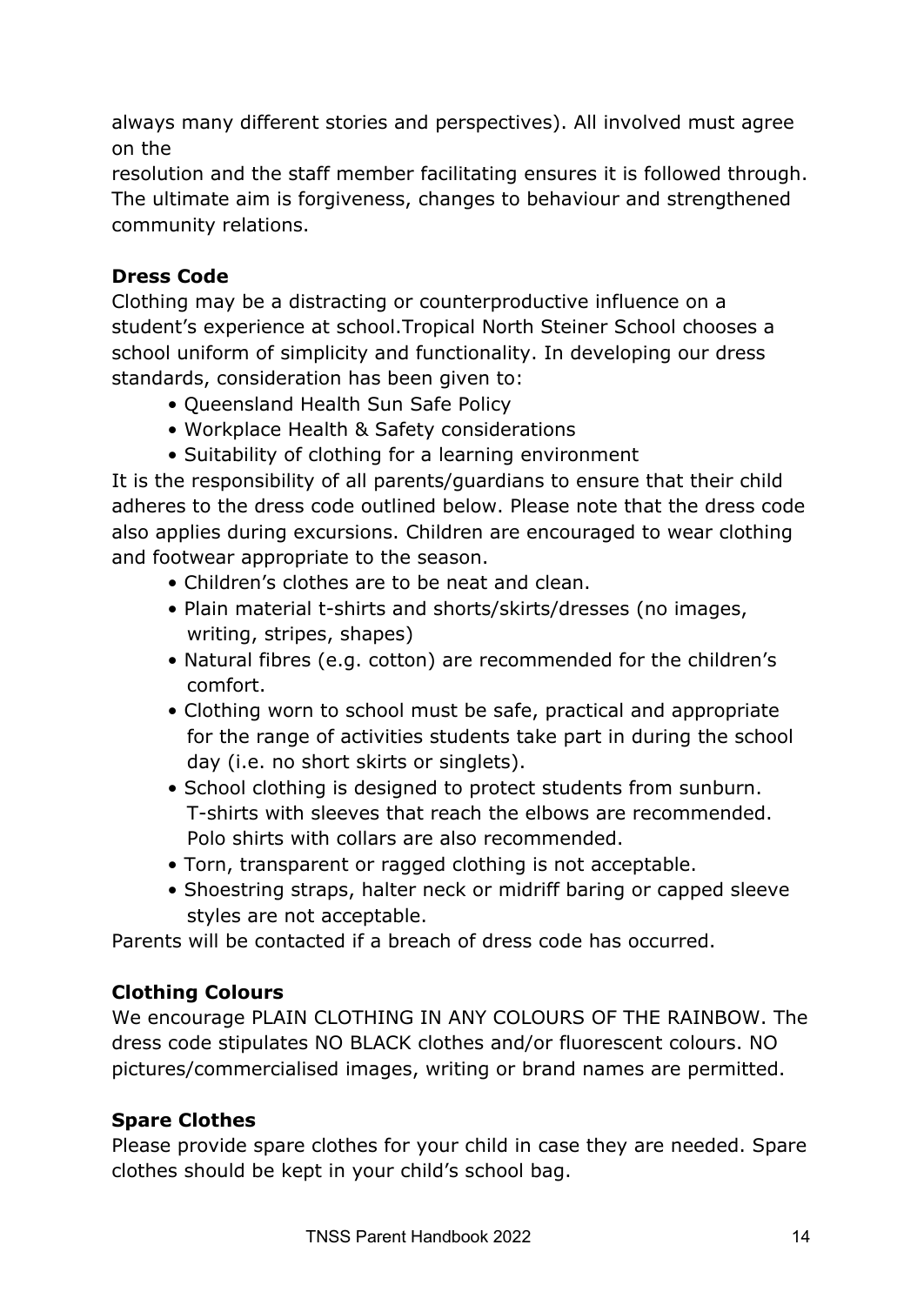## **Shoes**

Students may have bare feet in the classroom and playground. Shoes must be worn for outdoor excursions and when using building materials and in this case must be sturdy and fully enclosed with a low-heel in order to provide safe footwear. Thongs may be provided for beach walks. Time-consuming laces up shoes for younger children are also inappropriate, please provide Velcro shoes for Preps. Inside shoes (or light cotton socks in summer) may be worn in the classroom.

## **Hats**

All students must wear the broad brimmed TNSS school uniform hat available for purchase from the office.

## **Hair and Accessories**

Hair dyeing, make-up and nail polish are not acceptable. Hair should be neat and tidy and long hair tied back. For safety reasons jewellery should not be worn to school except for simple studs being permitted.

## **Lost Property**

The School's lost property bucket is located in the Office. It will be put outside the office at the end of each term for you to claim any lost items. All lost property not claimed will be donated to charity once a term.

## **Sunscreen**

Please include in your child's bag their own supply of sunscreen for use at school.This should be labelled with your child's name.

## **Insect Repellent**

The School is surrounded by natural creek vegetation which can attract mosquitoes, which can be a health hazard. Please apply insect repellent to your child prior to arriving at school. Please include in your child's bag their own supply of insect repellent for use at school. This should be labelled with your child's name.

# **Injury or Illness First Aid**

While every care is taken, accidents sometimes happen. The School is equipped to provide basic first aid for minor ailments/accidents. Unless parents have indicated in writing to the contrary, we will apply the following remedies as required:

- Band Aids
- Cold packs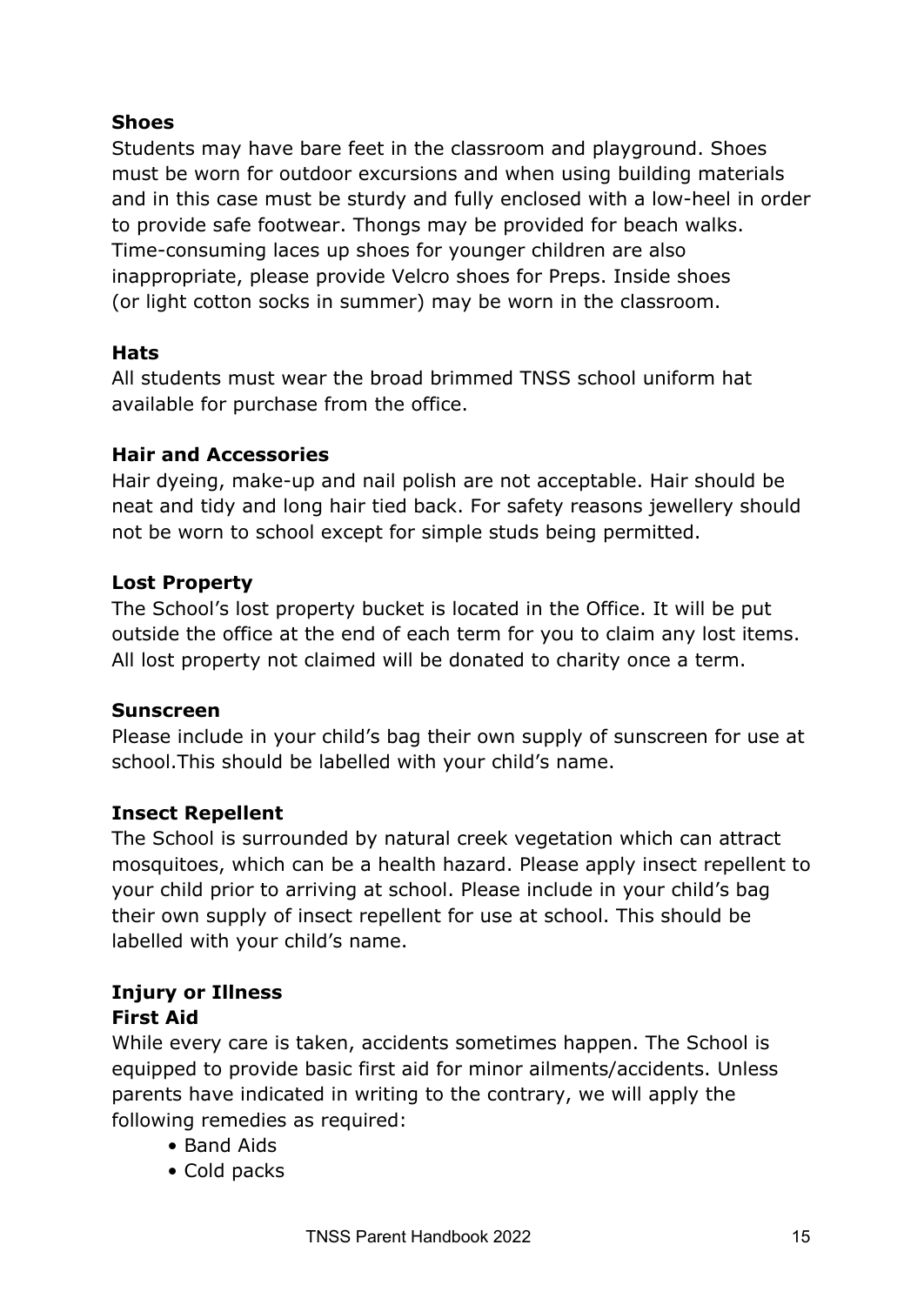## • Bandages

Parents will be contacted to take their child home if he/she becomes ill while at school or suffers any kind of significant injury/incident. For this to happen it is vital that an up-to-date contact be on school files at all times. An ambulance will be called if the school deems it warranted in the circumstances. While staff will administer first aid as needed, this does not include medicines such as headache tablets, cough medicines etc., unless written parental consent is given.

If your child suffers from any medical conditions, please ensure that the necessary information is recorded on the enrolment form and given to administration. It is the parents' responsibility to advise administration and the Class Teacher of any new allergies or conditions.

## **Administering Medications**

Parents or guardians must make a written request to the School if prescribed medication, over the counter medication or natural remedies are to be administered during school hours. The child's medication, with the pharmacist's/practitioner's written instruction on the container must be provided to administration for security purposes (asthma puffers and Epipens excepted). A staff member designated by the School will carry out administration of the medication in accordance with prescribed instructions.

NO MEDICATION (including PRESCRIPTION, NON-PRESCRIPTION AND NATURAL REMEDIES) WILL BE ADMINISTERED WITHOUT WRITTEN CONSENT AS STATED HERE.

## **Notifiable Illnesses**

The school must be notified immediately if a child is diagnosed as having any of the following conditions: Head Lice, Chickenpox, Measles, Whooping Cough, Ringworm, German Measles, Measles, Mumps and Conjunctivitis and Impetigo, COVID-19. Students with these conditions must be kept at home until they are no longer contagious.

Administration has a list of exclusion periods for each of these conditions. There is a specific policy and procedure regarding head lice. Please follow the link for communicable disease control guidelines

http://www.health.qld.gov.au/cdcg/index/.

Parents of children with rashes, skin infections, fever or any other symptoms of infectious diseases should consult their family practitioner for a diagnosis and treatment when necessary to find out if the child should be excluded from School.

Children experiencing fever should be excluded until the fever is no longer present and the child has fully recovered.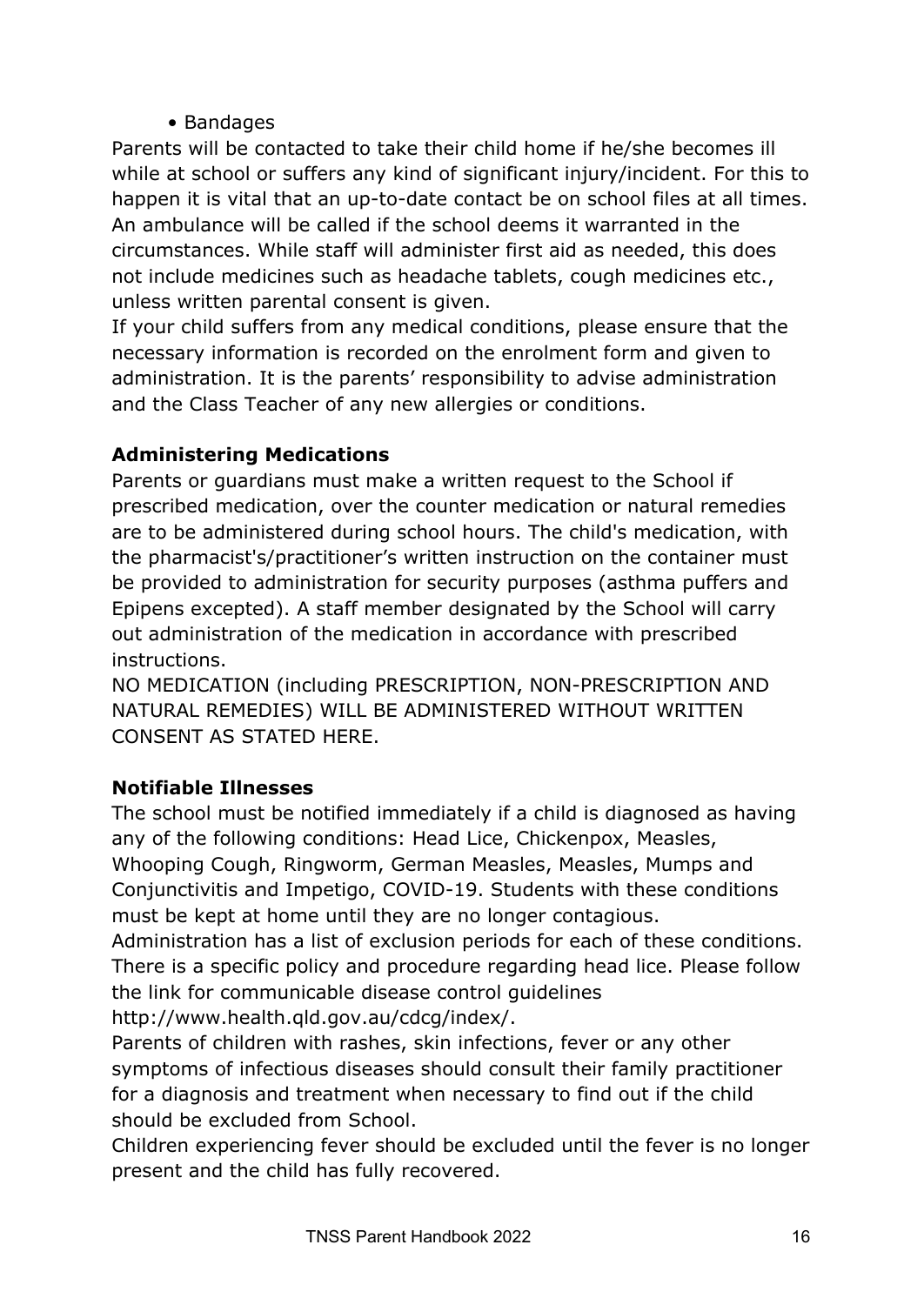Administration must be notified **immediately** of any positive diagnosis of a childhood illness or COVID-19.

## **Immunisation**

Should an outbreak of any disease occur within the locality, we will inform all parents via the newsletter or via email or text message. Parents will then have the option of keeping their children at home until the outbreak has passed. While the school will endeavour to provide parents with full information as available in the event of an outbreak, parents may wish to contact Queensland Health. The general switchboard number for Queensland Health is: 13 43 25 84.

# **Severe Allergy**

Anaphylaxis is a severe and sudden allergic reaction. It occurs when a person is exposed to an allergen (such as a food or an insect bite). Food (and other) allergies can be life threatening as they may cause a reaction called anaphylaxis. Common allergens for anaphylaxis are:

- Foods (peanuts, nuts, shellfish, fish, milk, egg, wheat products)
- Insect Bites (bees, wasps, jumper ants)
- Medications (antibiotics, aspirin)
- Latex (rubber gloves, balloons, swimming caps)
- Although death is rare, an anaphylactic reaction always requires an emergency response.

IT IS THE RESPONSIBILITY OF PARENTS TO INFORM THE SCHOOL IF THEIR CHILD SUFFERS FROM A SEVERE ALLERGY. If a parent notifies the School that their child has a severe food allergy, the School will work with the parent to develop an ACTION PLAN to accommodate the child's needs. Parents/carers must also provide:

- Emergency contact information
- Written medical documentation and instructions as directed by their family practitioner
- Information to their child regarding self-management so that their child knows:
	- Safe and unsafe foods
	- **.** How to avoid exposure to unsafe foods
	- Symptoms of an allergic reaction
	- How and when to tell an adult they may be having an allergic reaction
	- How to read food labels, where age appropriate
	- How to administer medication, where age appropriate
- Medication that is correctly labelled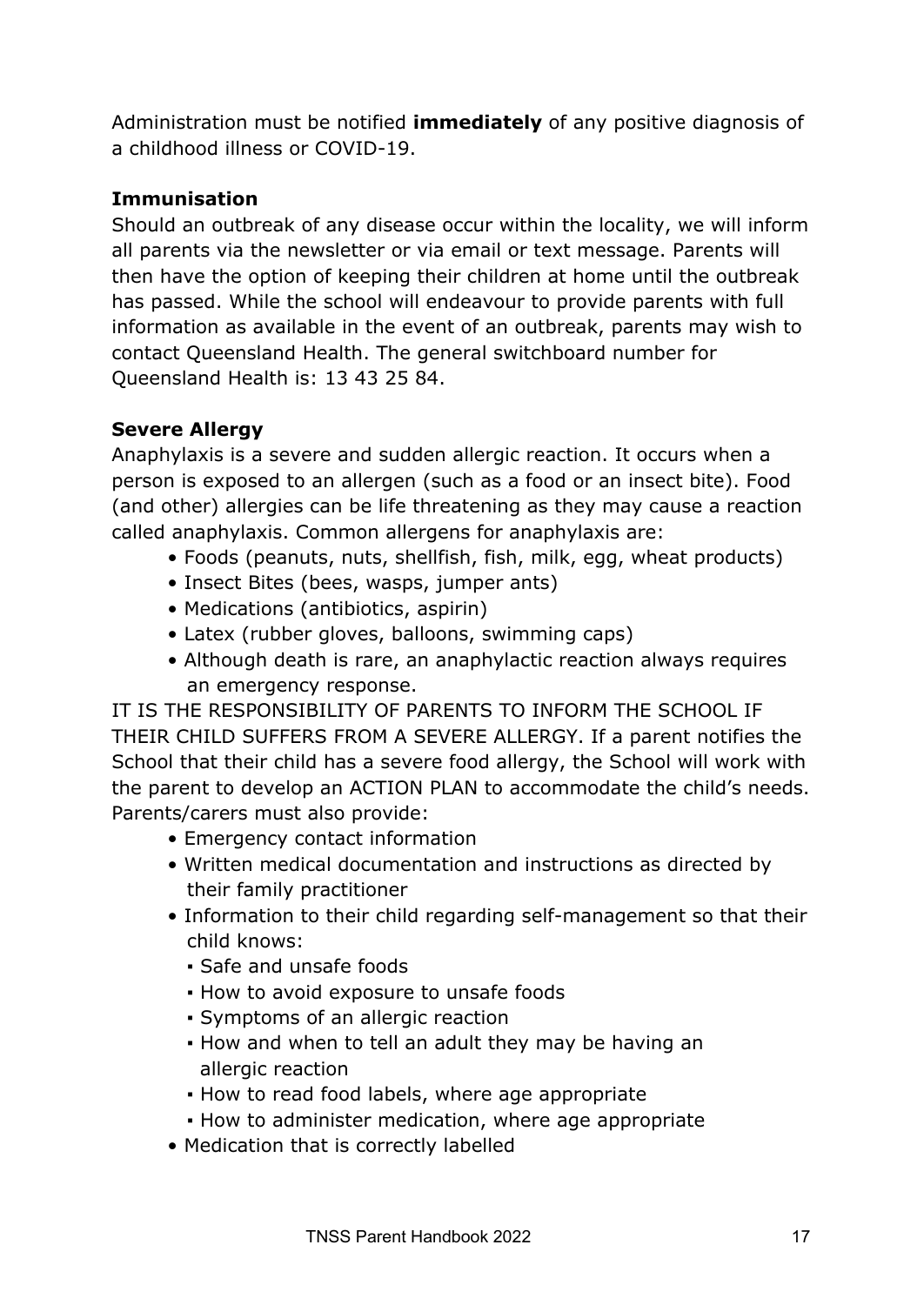• Replacement medication when current medications have been used or have passed its use by date.

If an exposure to an allergen is thought to have occurred and the student feels unwell in any way, the student's ACTION PLAN will be followed, and the parents notified. Parents will be asked to collect their child from School in order to closely monitor for the development of an anaphylactic reaction. Any allergic students are included in all school activities provided such inclusion does not constitute an unacceptable risk. However, a student who has been prescribed an Epipen will not be permitted to attend school or take part in any school activity without providing an Epipen and without an ACTION PLAN being established.

## **Emergency Contact Details**

Please notify administration of any changes in contact details, including emergency contacts or Medicare details.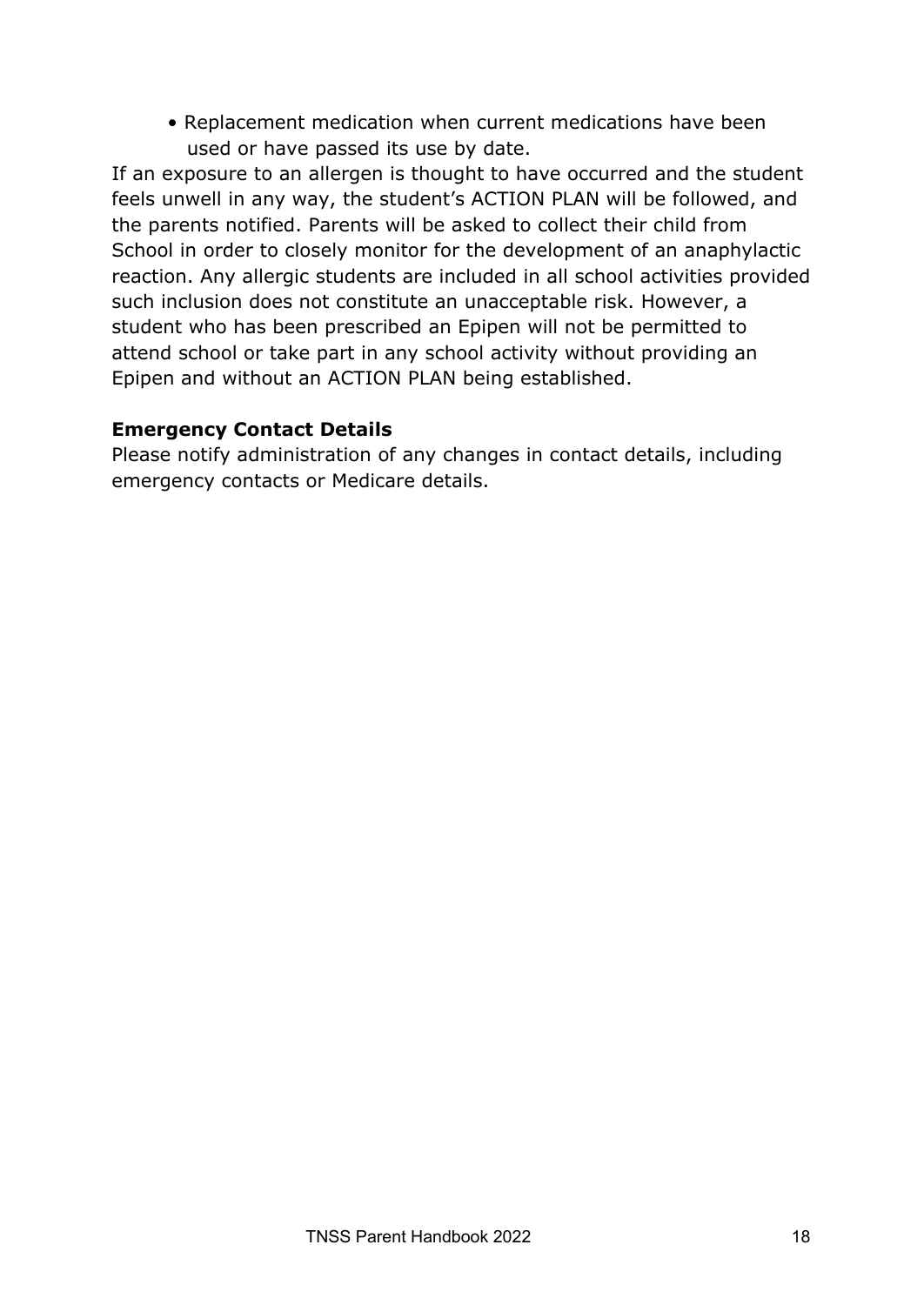# Collaborative Home-School Relationships

The school recognises that the relationships between staff, parents and students is essential. Throughout the year there are many opportunities for parents to enhance their understanding of Steiner Education and support their children's development.

\_\_\_\_\_\_\_\_\_\_\_\_\_\_\_\_\_\_\_\_\_\_\_\_\_\_\_\_\_\_\_\_\_\_\_\_\_\_\_

Parents are encouraged to attend parent/teacher meetings, festivals and parent information nights and these events are advertised in the newsletter and on the school's website. The deeper your understanding of the principles of Steiner Education and how the school functions, the more you will understand your child's progress and the stronger will be your ability to support your child in getting the very best of what the school has to offer.

#### **Parent Information Evenings and Parent/Teacher Interviews**

Parents are required to attend bi-annual Parent Information Evenings to keep you informed of the education program and other activities, as well as for parent education in child development and other aspects of Steiner Education. Extensive individual parent-teacher meetings are held in term two and term four each year and are also a compulsory part of your student's schooling. At any time if you have a question, concern or need an extra meeting to discuss your child's progress, please book an appointment with your child's teacher for an after-school meeting.

#### **Student Reports**

Twice yearly reports will be issued to communicate with you about your child's progress. The term four report card is more extensive and includes comments, while the term two report card offers a brief guide to where your child is achieving within Steiner Education Australia Curriculum Framework outcomes so far for that year.

#### **Parents & Friends**

Tropical North Steiner School is keen to start a parent group that takes on various roles within the school, which could include running a weekly craft group, a weekly playgroup and coordinating fundraising opportunities. In particular the parent community could assist with the organisation of seasonal and cultural events such as the Winter Solstice and the Annual Spring Fair.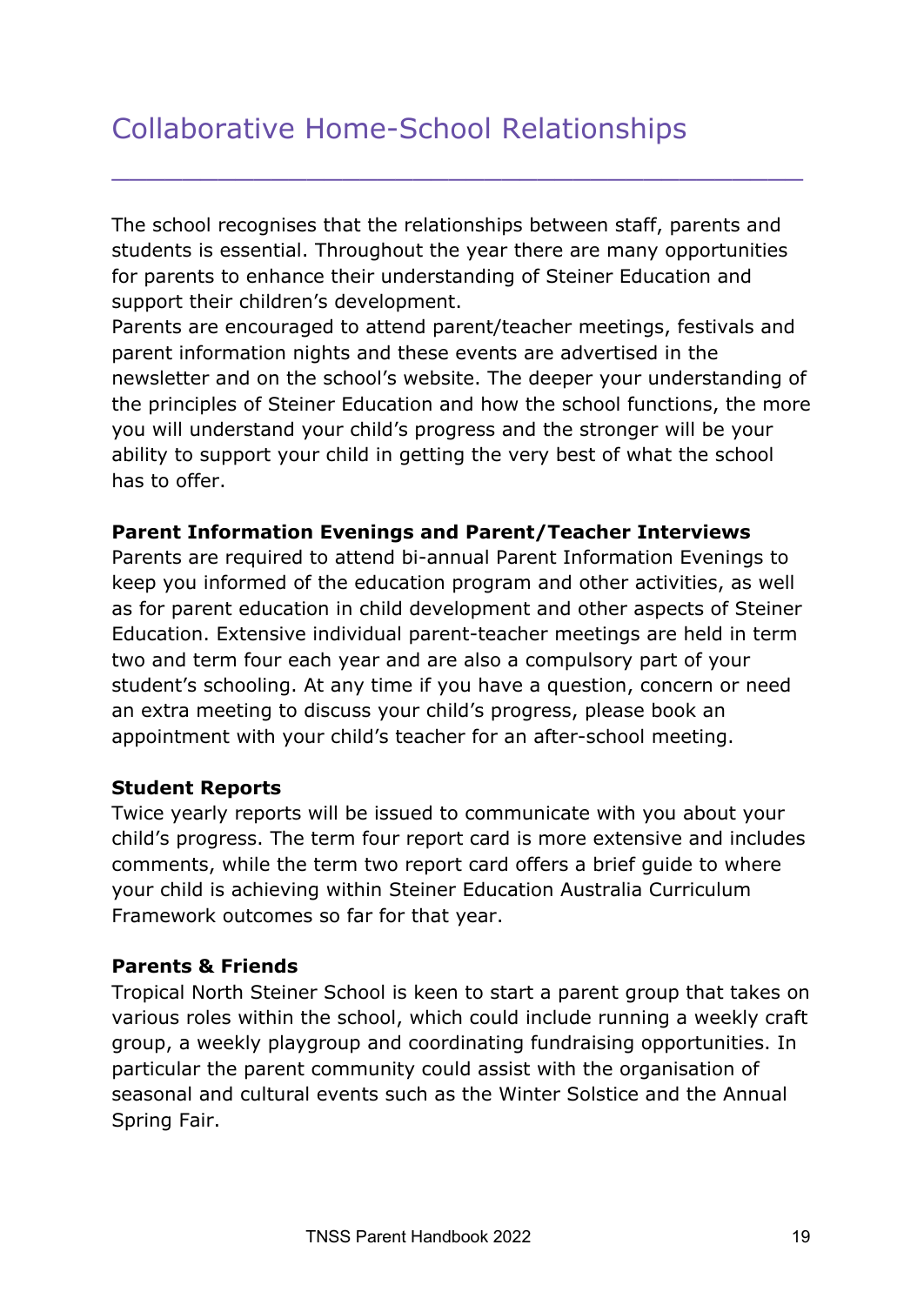## **Parent Helpers & Class Volunteers**

Parent help in class is welcomed at times and parents are asked to follow the school Parent Code of Conduct, specifically by

- supporting school ethos and values;
- respecting the confidentiality of students and families at all times; refraining from conversations about student behaviour with anyone other than teachers;
- never approaching a student in the school grounds or during a school activity to intervene in personal disputes;
- using the processes and procedures in the TNSS complaints policy for complaints and grievance resolution.

All volunteers must have a current Blue Card. Please refer to the Parent Code of Conduct Policy for further information.

## **Donations**

Donations are encouraged and gratefully accepted. Donations to the School's Building Fund are tax deductible in accordance with S78 (1) (a) (XV) of the Income Tax Assessment Act and go directly toward the construction of buildings and playgrounds. An official receipt will be issued to the donor. Please visit our website or contact the school for further information on how to donate.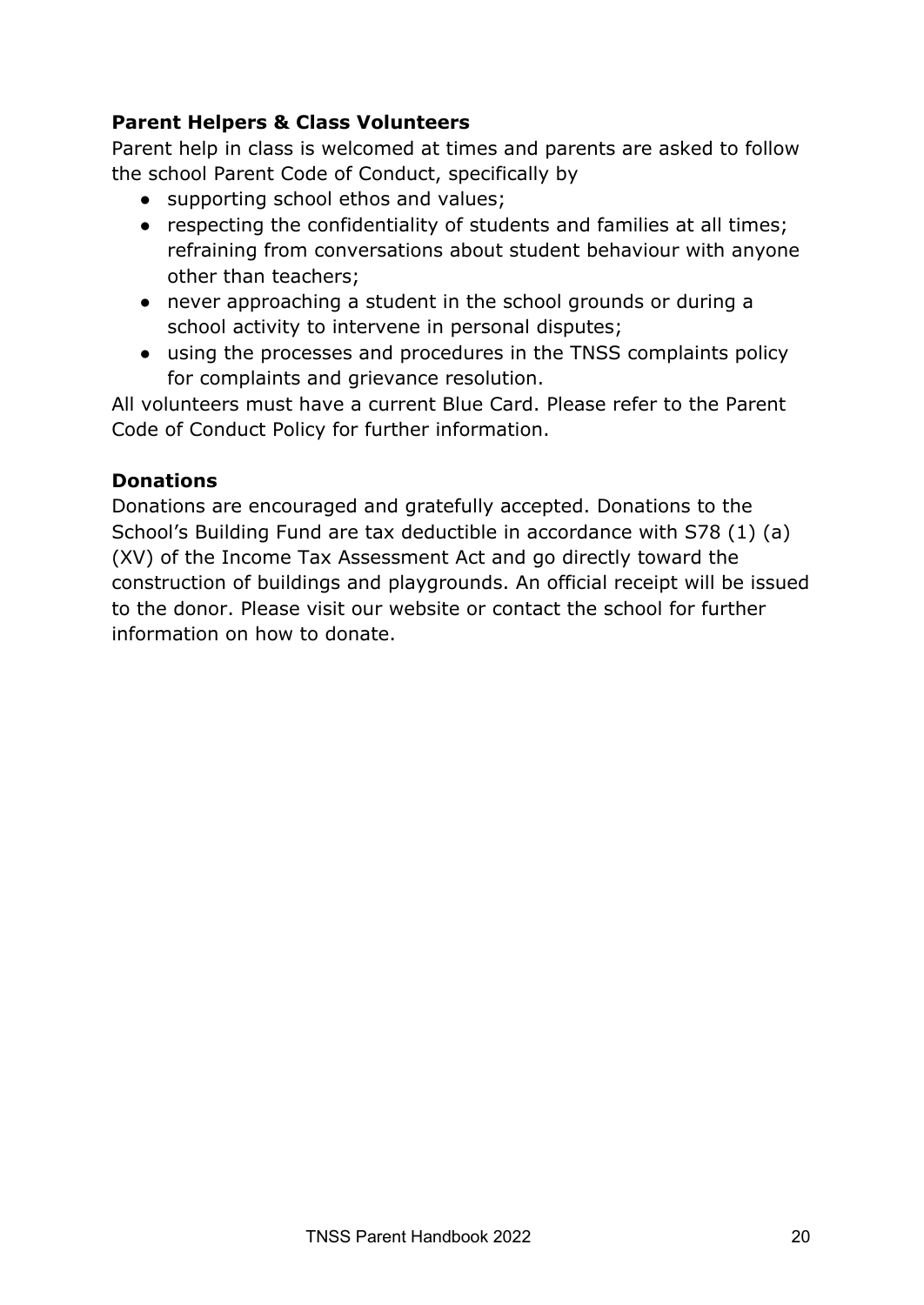Common policies for Tropical North Steiner School will be found on our website at www.tropicalnorthsteiner.org. All other policies can be accessed via Administration. We ask that parents familiarise themselves with all school policies.

\_\_\_\_\_\_\_\_\_\_\_\_\_\_\_\_\_\_\_\_\_\_\_\_\_\_\_\_\_\_\_\_\_\_\_\_\_\_\_

## **Resolving Difficulties – Complaints Policy**

If you or your child have any concerns regarding your child's education, you are encouraged to take the following steps:

- Step 1 If the matter is related to education, contact your child's teacher and make an appointment to meet together.
- Step 2 If the matter is not resolved to your satisfaction, then approach the Education Manager who will take further steps to enable resolution to be reached.
- Step 3 If the matter is still not resolved to satisfaction, contact the School Facilitator.
- Step 4 If the matter is still not resolved, contact the Board Chair.

TNSS Complaints Policy will be located on the school website.

## **Parent Code of Conduct**

The school has a Parent Code of Conduct to help guide parents through times of difficulty with matters related to the school. The Parent Code of Conduct will be available for viewing on our website and compliance is a part of your child's enrolment requirement at our school.

## **Privacy**

The school collects personal information, including sensitive information, about students and parents or guardians before and during the course of a student's enrolment. The primary purpose of collecting this information is to enable the school to provide education for students.

The school from time to time discloses personal information to others for administrative and educational purposes. This might include other schools, government departments, medical practitioners, and people providing services to the school, including specialist visiting teachers and sports coaches. The school will seek consent from the student's parents if the disclosure of personal information is required and the full Privacy Policy is available on the school website.